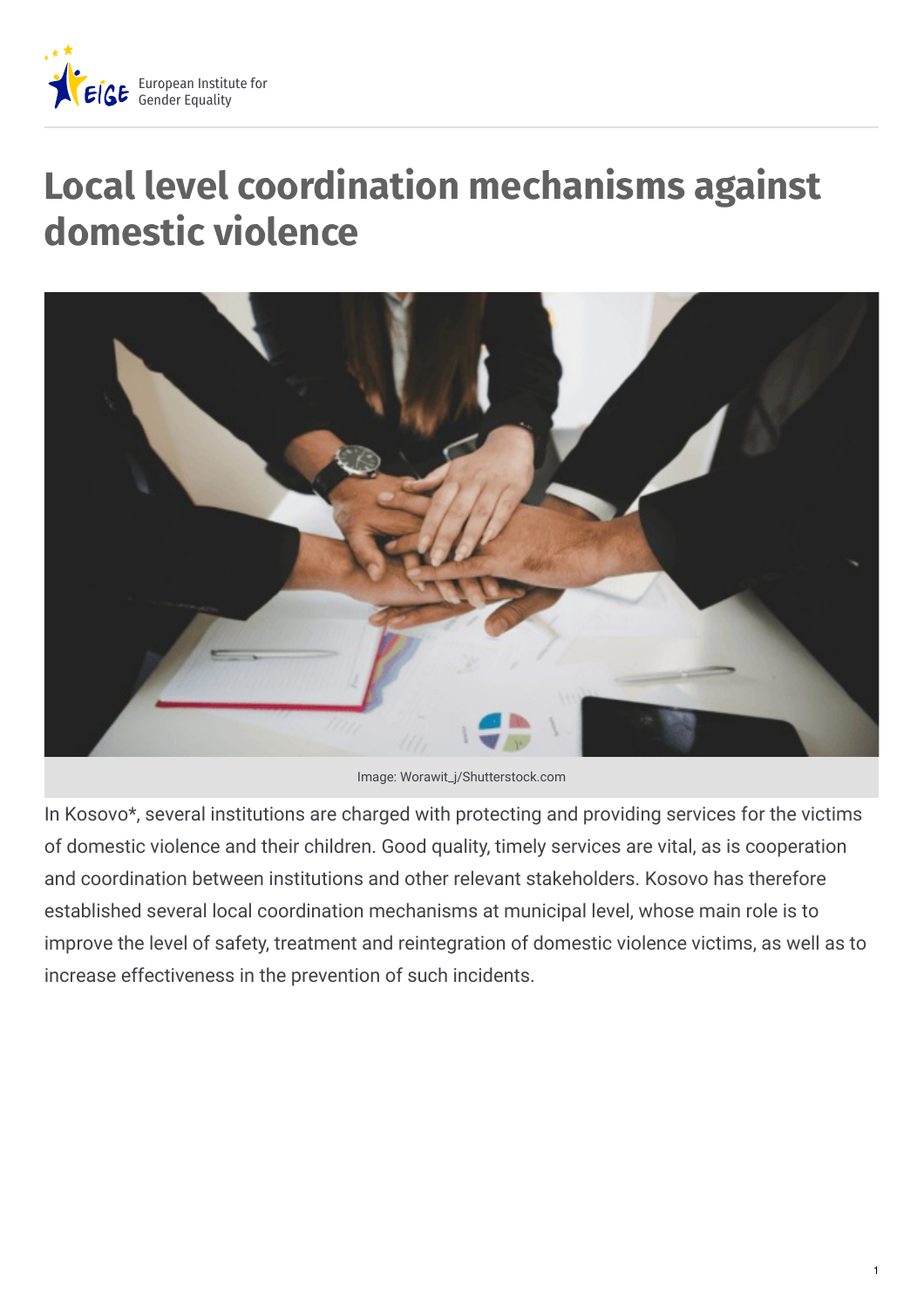Through a Memorandum of Agreement, the local coordination mechanisms gather together the following institutions: local government/municipality (through the Gender Equality Officer), Directorate for Education, Directorate for Health and Social Welfare, Kosovo police and prosecutors, courts, safe houses, domestic violence protectors, Office for free legal support, centre for social work, hospitals and other health institutions, the Public Employment Office, and civil society organisations representing the rights of women and children. The mechanisms are usually coordinated by the municipal Gender Equality Officer and they gather at least four times a year, as well as on an ad hoc basis at the request of any member institution. The mechanisms have contributed to better case management and higher quality protection and service provision for domestic violence victims.

#### **Impact of local coordination mechanisms**

Kosovo currently has seven active local coordination mechanisms, operating at local level. In most cases the work is coordinated by the Gender Equality Officer, which implies that the mechanisms operate under the local government. The mechanisms have worked well to date, with contributions noted in the following areas:

- **1** Improved cooperation between institutions;
- **2** Improved case management of domestic violence cases;
- Improved provision of good quality, timely services for women victims of domestic violence and their children; **3**
- **4** Increased awareness of domestic violence issues (through joint actions).

#### **Transferability to other contexts**

Kosovo currently has seven active local coordination mechanisms. The National Coordinator for Protection from Domestic Violence (Deputy Minister of Justice) is in the process of empowering three previously established mechanisms, along with several new ones.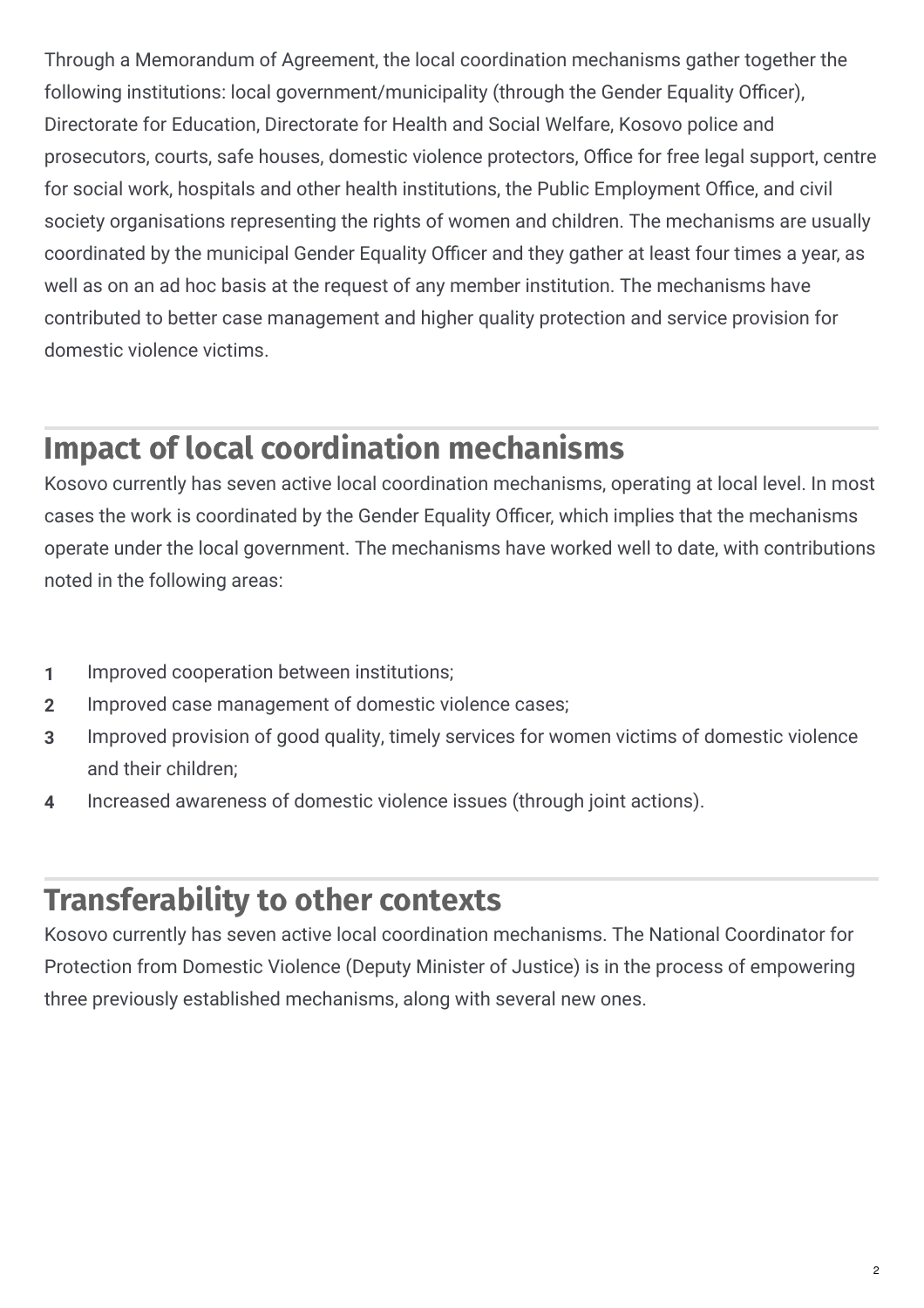Local coordination mechanisms are transferable as they do not entail a change in roles or responsibilities but, rather, enhance cooperation between those institutions engaged in providing services and support for domestic violence institutions. The key to an effective coordination mechanism is commitment from the relevant institutions, particularly support from local government. The role of the Gender Equality Officer in coordinating the mechanism is thus of central importance.

### **Learning and capacity-building potential**

The experience of the local coordination mechanisms in Kosovo has proved to be a learning opportunity for member institutions. During meetings and communications, members observed that the ways in which support was provided were not adequate for a specific local context. This prompted changes/upgrades in the mode of service provision. In addition, close cooperation and better case management has resulted in the identification of new avenues of support for domestic violence victims and their children.

# **Sustainability of the local coordination mechanisms**

The initiative is sustainable because it relies on those institutions that provide support and services for domestic violence victims. The effectiveness of local coordination mechanisms depends heavily on the will and commitment of these institutions, and particularly on support from local government. Seven active coordination mechanisms have developed local action plans that are directly aligned with the National Strategy for Protection against Domestic Violence. Members of the coordination mechanisms work jointly to implement their local plans, thereby contributing to better support for victims.

#### **National plans and strategies**

Establishing local coordination mechanisms is one of the activities under Pillar 2: Protection and Coordination of the action plan of the National Strategy for Protection against Domestic Violence 2016-2020. The national action plan foresees local coordination mechanisms in place in every municipality in Kosovo by 2020. The national plan has been translated into local action plans, whose implementation is assured by the coordination mechanisms.